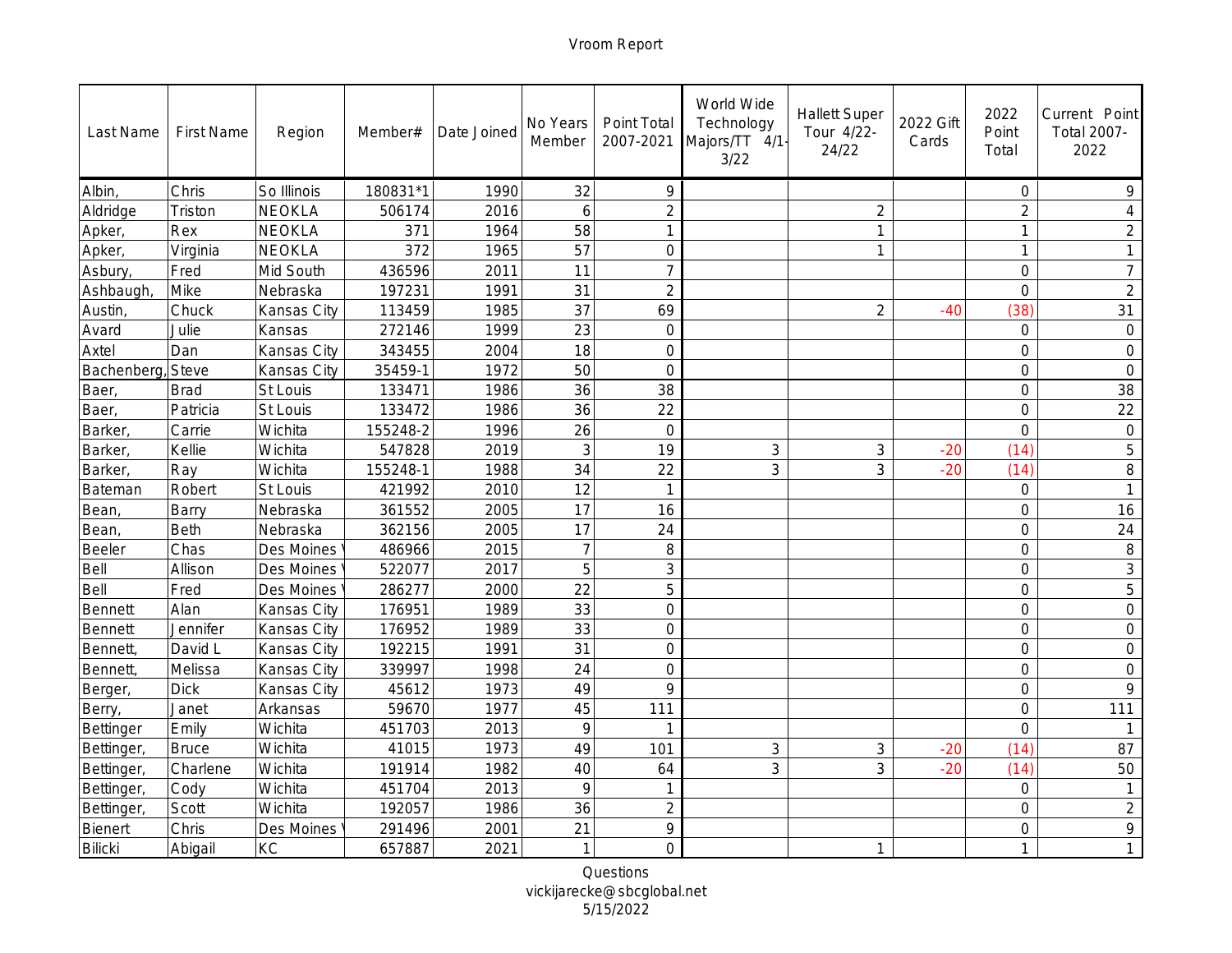| Last Name      | <b>First Name</b>         | Region         | Member#  | Date Joined | No Years<br>Member | Point Total<br>2007-2021 | World Wide<br>Technology<br>Majors/TT 4/1<br>3/22 | <b>Hallett Super</b><br>Tour 4/22-<br>24/22 | 2022 Gift<br>Cards | 2022<br>Point<br>Total | Current Point<br>Total 2007-<br>2022 |
|----------------|---------------------------|----------------|----------|-------------|--------------------|--------------------------|---------------------------------------------------|---------------------------------------------|--------------------|------------------------|--------------------------------------|
| Bleeker        | Arjen                     | NEOKLA         | 448561   | 2012        | 10                 | 13                       |                                                   |                                             |                    | $\circ$                | 13                                   |
| Bowman,        | Keith                     | Des Moines     | 1658     | 1963        | 59                 | $\bigcap$                |                                                   |                                             |                    | $\circ$                | $\bigcap$                            |
| Bowman,        | Scott                     | Des Moines     | 60544    | 1977        | 45                 | 36                       |                                                   |                                             |                    | $\overline{0}$         | 36                                   |
| Box-Walker     | Tara                      | Des Moines     | 475933   | 2014        | 8                  | 10                       |                                                   |                                             |                    | $\overline{0}$         | 10                                   |
| Briggen,       | Bob                       | So Illinois    | 220685   | 1993        | 29                 | 17                       |                                                   |                                             |                    | $\mathcal{O}$          | 17                                   |
| Brown          | Eric                      | Wichita        | 430636   | 2011        | 11                 | $\overline{O}$           |                                                   |                                             |                    | $\mathbf 0$            | $\circ$                              |
| <b>Brown</b>   | Gary                      | Oklahoma       | 88083    | 1981        | 41                 | 19                       |                                                   | $\overline{2}$                              |                    | $\overline{2}$         | 21                                   |
| Buell,         | Patt                      | Nebraska       | 19268    | 1970        | 52                 | $\circ$                  |                                                   |                                             |                    | $\mathbf 0$            | $\circ$                              |
| <b>Burkett</b> | Sheila                    | Southern Illir | 272654-2 | 2002        | 20                 | 6                        | 3                                                 |                                             |                    | 3                      | 9                                    |
| Burkett,       | Steve                     | So Illinois    | 272654-1 | 1999        | 23                 |                          |                                                   |                                             |                    | $\overline{0}$         |                                      |
| Burkett,       | Steven III                | So Illinois    | 272654-5 | 2002        | 20                 | $\overline{2}$           |                                                   |                                             |                    | $\overline{O}$         | $\overline{2}$                       |
| Burnham        | Bill                      | Arkansas       | 4999271  | 2016        | 6                  | $\overline{0}$           | $\overline{2}$                                    | $\overline{2}$                              |                    | $\overline{4}$         | $\overline{4}$                       |
| Byington,      | Michael                   | St Louis       | 81936    | 1980        | 42                 | 10                       | 3                                                 |                                             |                    | $\mathsf 3$            | 13                                   |
| Cahill         | James                     | Kansas City    | 282258   | 2000        | 22                 | $\overline{2}$           |                                                   |                                             |                    | $\overline{0}$         | $\overline{2}$                       |
| Calderwood     | Michael                   | Kansas         | 524908   | 2017        | 5                  | 3                        |                                                   |                                             |                    | $\overline{0}$         | $\mathsf 3$                          |
| Carl           | Donald                    | NEOKLA         | 150506   | 1988        | 34                 | $\overline{2}$           |                                                   |                                             |                    | $\circ$                | $\overline{2}$                       |
| Carpenter      | Chris                     | St Louis       | 514495   | 2017        | 5                  | 1                        |                                                   |                                             |                    | $\overline{0}$         | $\mathbf{1}$                         |
| Castle,        | Cliff                     | St Louis       | 285660   | 2000        | 22                 | 6                        |                                                   |                                             |                    | $\overline{O}$         | 6                                    |
| Champion       | Dave                      | Des Moines     | 342765   | 2004        | 18                 | $\circ$                  |                                                   |                                             |                    | $\overline{O}$         | 9                                    |
| Cheney         | Greg                      | Kansas         | 430028   | 2011        | 11                 | 5                        |                                                   |                                             |                    | $\circ$                | 5                                    |
| Clark,         | Charlie                   | Kansas City    | 45610    | 1973        | 49                 | $\overline{2}$           |                                                   |                                             |                    | $\circ$                | $\overline{2}$                       |
| Cooper         | Calvin                    | St Louis       | 523035   | 2017        | 5                  | $\overline{4}$           |                                                   |                                             |                    | $\mathbf 0$            | $\overline{4}$                       |
| Cox            | Matt                      | Nebraska       | 394490   | 2008        | 14                 | $\overline{O}$           |                                                   |                                             |                    | $\overline{0}$         | $\bigcirc$                           |
| Cox            | Mikaela                   | Nebraska       | 416008   | 2010        | 12                 | $\overline{0}$           |                                                   |                                             |                    | $\circ$                | $\circ$                              |
| Cox            | Neil                      | <b>NEOKLA</b>  | 269949-1 | 1999        | 23                 | 14                       |                                                   | $\mathfrak{Z}$                              |                    | 3                      | 17                                   |
| Crome          | Angus                     | So Illinois    | 465628   | 2014        | 8                  | 3                        |                                                   |                                             |                    | $\overline{0}$         | $\ensuremath{\mathsf{3}}$            |
| Cross          | Donna                     | Kansas City    | 421160   | 2010        | 12                 | $\overline{7}$           |                                                   |                                             |                    | $\circ$                | $\overline{7}$                       |
| Daly           | Mary                      | St Louis       | 142372   | 1987        | 35                 | $\overline{O}$           |                                                   |                                             |                    | $\mathsf{O}$           | $\mathbf 0$                          |
| Deibert        | Mark                      | NEOKLA         | 651112   | 2021        | $\mathbf{1}$       | $\overline{2}$           |                                                   |                                             |                    | $\overline{0}$         | $\overline{2}$                       |
| DeMotte,       | Kim                       | St Louis       | 3982     | 1970        | 52                 | $\mathbf 0$              |                                                   |                                             |                    | $\mathsf O$            | $\mathsf{O}\xspace$                  |
| DeMotte,       | Margaret                  | St Louis       | 308515   | 2010        | 12                 | $\overline{0}$           |                                                   |                                             |                    | $\overline{O}$         | $\circ$                              |
| DeProw,        | Chuck                     | St Louis       | 281064   | 2000        | 22                 | 14                       |                                                   |                                             |                    | $\overline{0}$         | 14                                   |
| Derra          | Steffan (Helr Kansas City |                | 242728   | 1996        | 26                 | 1                        |                                                   |                                             |                    | $\mathcal{O}$          | $\mathbf{1}$                         |
| Donaldson,     | Dot                       | Des Moines     | 115461-2 | 1998        | 24                 | $\bigcirc$               |                                                   |                                             |                    | $\overline{O}$         | $\circ$                              |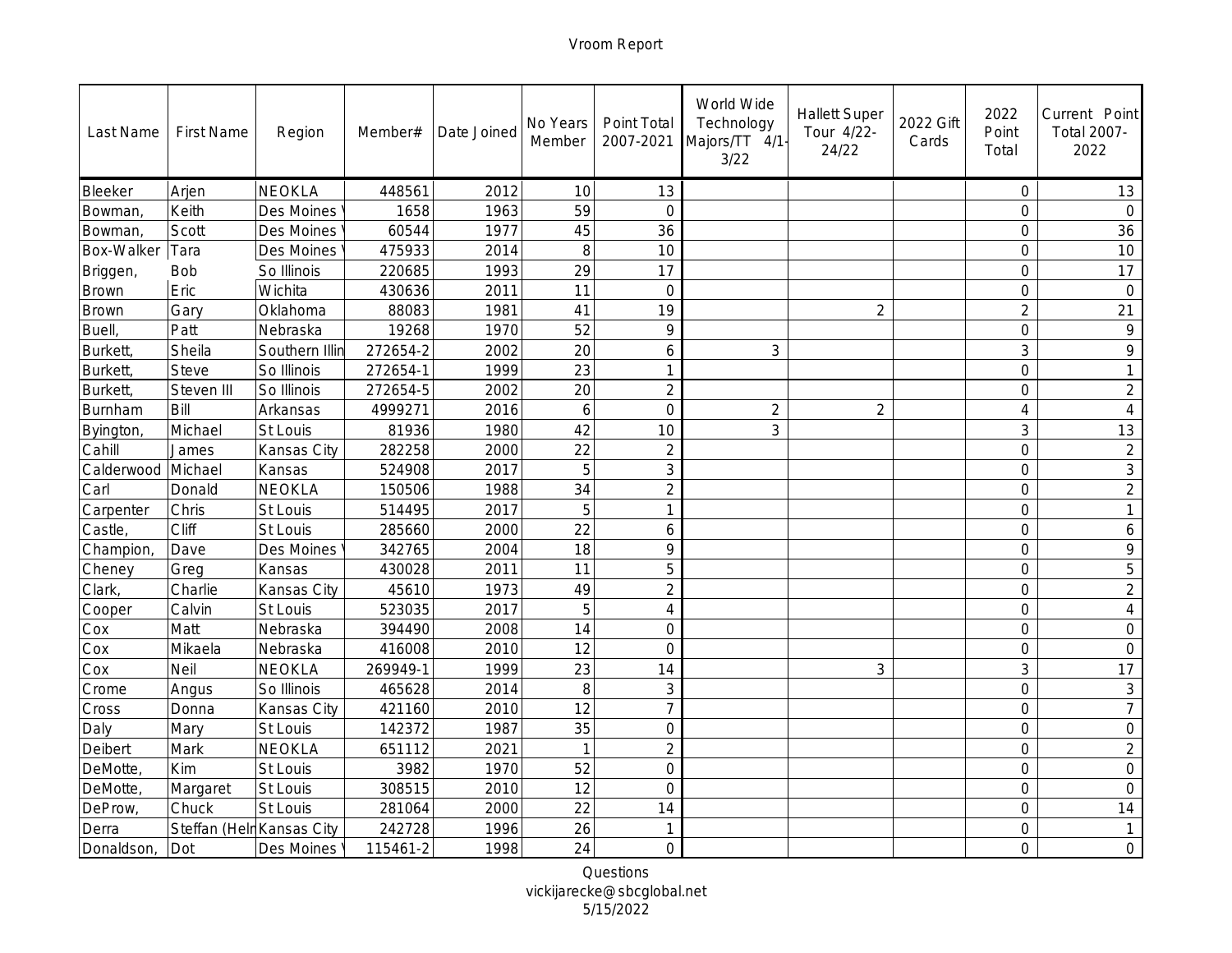| Last Name          | <b>First Name</b> | Region      | Member#  | Date Joined | No Years<br>Member | Point Total<br>2007-2021 | World Wide<br>Technology<br>Majors/TT 4/1<br>3/22 | <b>Hallett Super</b><br>Tour 4/22-<br>24/22 | 2022 Gift<br>Cards | 2022<br>Point<br>Total | Current Point<br>Total 2007-<br>2022 |
|--------------------|-------------------|-------------|----------|-------------|--------------------|--------------------------|---------------------------------------------------|---------------------------------------------|--------------------|------------------------|--------------------------------------|
| Donaldson          | Harlan            | Des Moines  | 115461   | 1985        | 37                 | 3                        |                                                   |                                             |                    | $\circ$                | 3                                    |
| Ducharme           | Steve             | Nebraska    | 392540   | 2008        | 14                 | 5                        |                                                   |                                             |                    | $\overline{O}$         | 5                                    |
| Duea               | Jim               | Oklahoma    | 109700   | 1984        | 38                 | $\overline{4}$           |                                                   |                                             |                    | $\mathsf{O}$           | $\overline{4}$                       |
| Duffy,             | Sarah             | St Louis    | 121341   | 1985        | 37                 | 30                       |                                                   |                                             |                    | $\overline{O}$         | 30                                   |
| Dupuy,             | Brian             | Des Moines  | 355786   | 2005        | 17                 | 10                       |                                                   |                                             |                    | $\mathbf 0$            | 10                                   |
| Duty               | Lawrence          | Wichita     | 355819   | 2003        | 19                 | $\overline{2}$           |                                                   |                                             |                    | $\overline{0}$         | $\overline{2}$                       |
| Easley,            | James             | St Louis    | 368522   | 2014        | 8                  | $\overline{O}$           |                                                   |                                             |                    | $\circ$                | $\mathbf 0$                          |
| Eddy               | Bob               | Des Moines  | 4586-1   | 1967        | 55                 | 22                       |                                                   |                                             |                    | $\mathbf 0$            | 22                                   |
| Eichelberger Bob   |                   | St Louis    | 142516   | 1987        | 35                 | 19                       |                                                   |                                             |                    | $\overline{0}$         | 19                                   |
| Eichelberger Carol |                   | St Louis    | 142516-2 | 2000        | 22                 | $\Omega$                 |                                                   |                                             |                    | $\overline{0}$         | $\mathbf 0$                          |
| Eisinger,          | Don               | St Louis    | 295702   | 2001        | 21                 | $\Omega$                 |                                                   |                                             |                    | $\mathbf 0$            | $\overline{O}$                       |
| Entriken,          | Rocky             | Salina      | 19814-1  | 1971        | 51                 | 28                       |                                                   |                                             |                    | $\overline{0}$         | 28                                   |
| Entriken,          | Sandy             | Salina      | 19814-2  | 1989        | 33                 | 12                       |                                                   |                                             |                    | $\mathbf 0$            | 12                                   |
| Erpelding          | Deb               | Nebraska    | 409286   | 2009        | 13                 | 15                       |                                                   |                                             |                    | $\overline{0}$         | 15                                   |
| Erpelding          | Mike              | Nebraska    | 409156   | 2009        | 13                 | 18                       |                                                   |                                             |                    | $\overline{0}$         | 18                                   |
| Faigle             | Curt              | St Louis    | 260709   | 1998        | 24                 | $\overline{2}$           |                                                   |                                             |                    | $\mathsf{O}$           | $\overline{2}$                       |
| Fearing,           | Karen             | NEOKLA      | 256412   | 1997        | 25                 | 12                       |                                                   |                                             |                    | $\overline{0}$         | $\overline{12}$                      |
| Ferrari            | Frank             | Des Moines  | 440548   | 2012        | 10                 | $\overline{0}$           |                                                   |                                             |                    | $\overline{0}$         | $\circ$                              |
| Fisher,            | Lyle (Buzz)       | Kansas City | 76857    | 1980        | 42                 | 11                       |                                                   |                                             |                    | $\overline{0}$         | 11                                   |
| Fiss               | Jim               | St Louis    | 307308   | 2002        | 20                 | 5                        |                                                   |                                             |                    | $\circ$                | 5                                    |
| Flanagan           | Alex              | Kansas Mino | 481266   | 2015        | $\overline{7}$     | $\,8\,$                  |                                                   |                                             |                    | $\circ$                | 8                                    |
| Flanagan           | Deanna            | Kansas      | 323901   | 2003        | 19                 | $\,8\,$                  |                                                   |                                             |                    | $\overline{0}$         | 8                                    |
| Floretta           | Joe               | St Louis    | 307510   | 2002        | 20                 | $\overline{4}$           |                                                   |                                             |                    | $\overline{0}$         | $\sqrt{4}$                           |
| Ford,              | Neava             | Kansas City | 74457    | 1979        | 43                 | 8                        |                                                   |                                             |                    | $\circ$                | 8                                    |
| Franklin,          | Ron               | Oklahoma    | 5470     | 1968        | 54                 | $\Omega$                 |                                                   |                                             |                    | $\mathbf 0$            | $\circ$                              |
| Friest             | Timothy           | Kansas City | 391518   | 2008        | 14                 | $\Omega$                 |                                                   |                                             |                    | $\sqrt{a}$             | $\mathbf 0$                          |
| Funk,              | Chris             | Kansas City | 179413   | 1990        | 32                 | $\Omega$                 |                                                   |                                             |                    | $\circ$                | $\mathcal O$                         |
| Garcia,            | Chuck             | Nebraska    | 314725   | 2002        | 20                 | $\overline{2}$           |                                                   |                                             |                    | $\mathbf 0$            | $\overline{2}$                       |
| Gerber,            | Candy             | Nebraska    | 124500   | 1986        | 36                 | 85                       | $\overline{2}$                                    | 3                                           |                    | 5                      | 90                                   |
| Gerber,            | Jan               | Nebraska    | 124148   | 1986        | 36                 | 28                       |                                                   |                                             |                    | $\mathsf O$            | 28                                   |
| Gilbert            | Hugh              | So Illinois | 358368   | 2019        | 3                  | $\overline{4}$           |                                                   |                                             |                    | $\sqrt{a}$             | $\overline{4}$                       |
| Gill,              | Doug              | Mid South   | 111117   | 1992        | 30                 | $\overline{0}$           |                                                   |                                             |                    | $\overline{0}$         | $\overline{O}$                       |
| Giordano,          | Tony Jr           | Kansas City | 45014    | 1973        | 49                 | 11                       |                                                   |                                             |                    | $\mathbf 0$            | 11                                   |
| Gird,              | Dave              | Wichita     | 503476   | 2002        | 20                 | $\Omega$                 |                                                   |                                             |                    | $\overline{O}$         | $\circ$                              |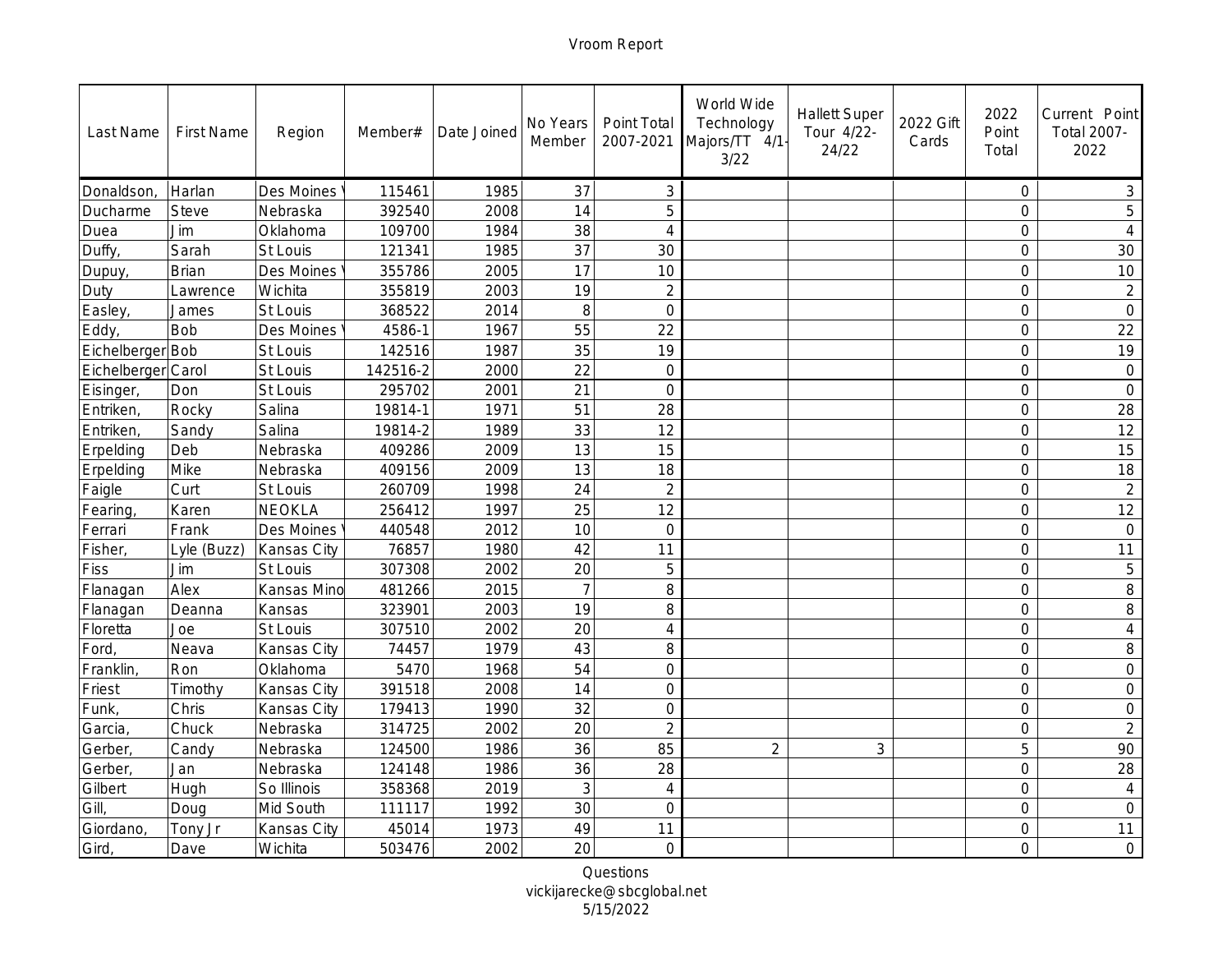| Last Name  | <b>First Name</b>        | Region        | Member# | Date Joined | No Years<br>Member | Point Total<br>2007-2021 | World Wide<br>Technology<br>Majors/TT 4/1<br>3/22 | <b>Hallett Super</b><br>Tour 4/22-<br>24/22 | 2022 Gift<br>Cards | 2022<br>Point<br>Total | Current Point<br>Total 2007-<br>2022 |
|------------|--------------------------|---------------|---------|-------------|--------------------|--------------------------|---------------------------------------------------|---------------------------------------------|--------------------|------------------------|--------------------------------------|
| Godwin     | Denny                    | Des Moines    | 438376  | 2012        | 10                 | $\overline{2}$           |                                                   |                                             |                    | $\circ$                | $\overline{2}$                       |
| Gregoire   | Ryan                     | Kansas City   | 546469  | 2018        | $\overline{4}$     | $\overline{4}$           |                                                   |                                             |                    | $\mathsf{O}$           | $\overline{4}$                       |
| Grogan     | Jerry                    | Des Moines    | 421742  | 2010        | 12                 | $\circ$                  |                                                   |                                             |                    | $\overline{0}$         | $\circ$                              |
| Guenther   | Daniel                   | St Louis      | 489813  | 2015        | $\overline{7}$     | 1                        |                                                   |                                             |                    | $\overline{0}$         | $\mathbf{1}$                         |
| Guinn,     | David                    | Wichita       | 6464    | 1967        | 55                 | $\circ$                  |                                                   |                                             |                    | $\mathcal{O}$          | 9                                    |
| Haines,    | Ted                      | St Louis      | 34310   | 1972        | 50                 | 17                       |                                                   |                                             |                    | $\overline{0}$         | 17                                   |
| Halley     | Mike                     | <b>NEOKLA</b> | 75824   | 1979        | 43                 | $\mathbf{1}$             |                                                   |                                             |                    | $\overline{0}$         | $\overline{1}$                       |
| Hansen     | James (Chris Kansas City |               | 438278  | 2012        | 10                 | 22                       |                                                   |                                             |                    | $\mathbf 0$            | 22                                   |
| Harmer,    | Brian                    | Kansas        | 374240  | 2006        | 16                 | $\overline{O}$           |                                                   |                                             |                    | $\overline{0}$         | $\overline{0}$                       |
| Harrington | Dan                      | Des Moines    | 336469  | 2004        | 18                 | 23                       |                                                   |                                             |                    | $\overline{O}$         | 23                                   |
| Harrington | Mary                     | Des Moines    | 417472  | 2010        | 12                 | 9                        |                                                   |                                             |                    | $\overline{O}$         | $\mathcal{Q}$                        |
| Harris     | <b>Rick</b>              | Wichita       | 327634  | 2003        | 19                 | $\overline{O}$           |                                                   |                                             |                    | $\overline{O}$         | $\circ$                              |
| Harris,    | Philip                   | Mid-South     | 75773   | 1979        | 43                 | 5                        |                                                   |                                             |                    | $\overline{0}$         | 5                                    |
| Harris,    | Sandy                    | Mid-South     | 323111  | 1979        | 43                 | $\overline{0}$           |                                                   |                                             |                    | $\mathbf 0$            | $\overline{0}$                       |
| Hart       | Joyce                    | Des Moines    | 371626  | 2006        | 16                 | 12                       |                                                   | $\overline{2}$                              |                    | $\overline{2}$         | 14                                   |
| Hartzke    | Ray                      | St Louis      | 203954  | 1992        | 30                 | 3                        |                                                   |                                             |                    | $\circ$                | $\mathsf 3$                          |
| Haupt,     | Brian                    | Kansas City   | 6976    | 1966        | 56                 | $\overline{0}$           |                                                   |                                             |                    | $\overline{0}$         | $\mathbf 0$                          |
| Hauguitz   | Eric                     | St Louis      | 454922  | 2013        | $\circ$            | $\overline{0}$           |                                                   |                                             |                    | $\overline{0}$         | $\mathbf 0$                          |
| Heine      | James                    | St Louis      | 126796  | 1986        | 36                 | 3                        |                                                   |                                             |                    | $\overline{O}$         | $\mathfrak{Z}$                       |
| Henson     | Rob (Son)                | Kansas City   | 78884-4 | 1999        | 23                 | 5                        |                                                   |                                             |                    | $\circ$                | 5                                    |
| Henson,    | <b>Bob</b>               | Kansas City   | 78884-1 | 1980        | 42                 | 22                       |                                                   | $\mathbf 1$                                 |                    | $\mathbf{1}$           | 23                                   |
| Henson,    | Linda                    | Kansas City   | 78884-2 | 1982        | 40                 | 26                       |                                                   | $\overline{2}$                              |                    | $\overline{2}$         | 28                                   |
| Herman     | Bob                      | Nebraska      | 354206  | 2005        | 17                 | 34                       |                                                   |                                             |                    | $\overline{0}$         | 34                                   |
| Hermans    | AI                       | Kansas        | 344130  | 2004        | 18                 | $\mathbf 0$              |                                                   |                                             |                    | $\circ$                | $\bigcirc$                           |
| Hernandez, | Jose                     | St Louis      | 372897  | 2006        | 16                 | 6                        | $\overline{2}$                                    |                                             |                    | $\overline{2}$         | 8                                    |
| Herrod     | <b>Steve</b>             | <b>NEOKLA</b> | 71533   | 1979        | 43                 | 12                       |                                                   | $\overline{2}$                              |                    | $\overline{2}$         | 14                                   |
| Hesskamp   | Alexander                | Kansas City   | 431035  | 2011        | 11                 | $\overline{2}$           |                                                   |                                             |                    | $\mathbf 0$            | $\overline{2}$                       |
| Hinton,    | Larry                    | Kansas        | 234365  | 1995        | 27                 | $\overline{O}$           |                                                   |                                             |                    | $\circ$                | $\mathbf 0$                          |
| Holland    | Mike                     | NEOKLA        | 345826  | 2004        | 18                 | 11                       |                                                   |                                             |                    | $\overline{0}$         | 11                                   |
| Horrell,   | Rob                      | Mid South     | 284368  | 2000        | 22                 | $\mathbf 0$              |                                                   |                                             |                    | $\mathsf O$            | $\bigcirc$                           |
| Howson,    | Don                      | <b>NEOKLA</b> | 373912  | 1999        | 23                 | 5                        |                                                   | $\overline{2}$                              | $-5$               | (3)                    | $\overline{2}$                       |
| Hueholt    | Mike                     | Des Moines    | 526039  | 2017        | 5                  | $\overline{4}$           |                                                   |                                             |                    | $\overline{0}$         | $\overline{4}$                       |
| Hughes,    | Jim                      | Oklahoma      | 36348   | 1972        | 50                 | 20                       |                                                   | $\overline{2}$                              |                    | $\overline{2}$         | $\overline{2}$                       |
| Hunsaker   | Rodman                   | Nebraska      | 534139  | 2018        | $\overline{4}$     | $\mathbf{1}$             |                                                   |                                             |                    | $\overline{O}$         | $\mathbf{1}$                         |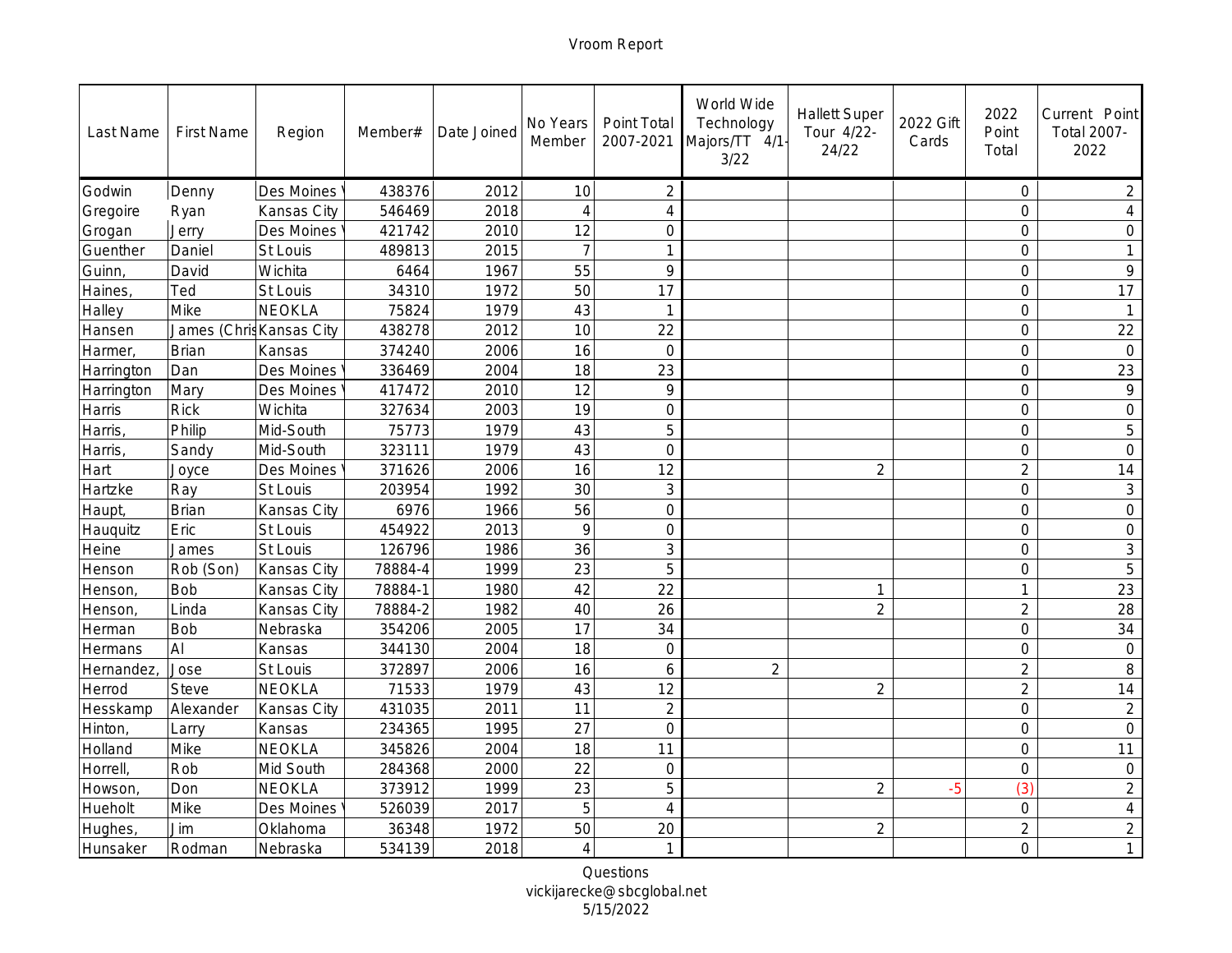| Last Name          | <b>First Name</b> | Region      | Member#  | Date Joined | No Years<br>Member | Point Total<br>2007-2021 | World Wide<br>Technology<br>Majors/TT 4/1<br>3/22 | <b>Hallett Super</b><br>Tour 4/22-<br>24/22 | 2022 Gift<br>Cards | 2022<br>Point<br>Total | Current Point<br>Total 2007-<br>2022 |
|--------------------|-------------------|-------------|----------|-------------|--------------------|--------------------------|---------------------------------------------------|---------------------------------------------|--------------------|------------------------|--------------------------------------|
| Huxtable,          | Kelley            | Des Moines  | 185      | 1974        | 48                 | $\overline{4}$           |                                                   |                                             |                    | $\circ$                | 4                                    |
| Huxtable,          | Will              | Wichita     | 116029   | 1985        | 37                 | $\overline{4}$           |                                                   |                                             |                    | $\circ$                | $\overline{4}$                       |
| Jackson            | Anthony           | Nebraska    | 479945   | 2015        | $\overline{7}$     | 8                        |                                                   |                                             |                    | $\overline{0}$         | 8                                    |
| Jacobs,            | John              | Des Moines  | 216080   | 1993        | 29                 | $\overline{0}$           |                                                   |                                             |                    | $\overline{O}$         | $\overline{0}$                       |
| Janke              | Harold            | Nebraska    | 74394-1  | 1979        | 43                 | $\overline{O}$           |                                                   |                                             |                    | $\mathcal{O}$          | $\mathbf 0$                          |
| Janke              | Leonard           | Nebraska    | 8107     | 1956        | 66                 | $\overline{O}$           |                                                   |                                             |                    | $\mathbf 0$            | $\sqrt{a}$                           |
| Jarecke,           | Vicki             | NEOKLA      | 145631   | 1987        | 35                 | 23                       |                                                   | 3                                           | $-5$               | (2)                    | 21                                   |
| Johnson            | Juan              | St Louis    | 500636   | 2016        | 6                  | $\overline{2}$           |                                                   |                                             |                    | $\circ$                | $\overline{2}$                       |
| Johnson,           | Bill              | Kansas City | 8297     | 1966        | 56                 | 108                      |                                                   |                                             |                    | $\overline{0}$         | 108                                  |
| Johnson,           | Bill III          | Kansas City | 181783-1 | 1990        | 32                 | $\overline{2}$           |                                                   |                                             |                    | $\mathbf{1}$           | $\ensuremath{\mathsf{3}}$            |
| Johnson,           | Cliff             | Kansas City | 117710   | 1985        | 37                 | $\overline{O}$           |                                                   |                                             |                    | $\overline{O}$         | $\circ$                              |
| Johnson,           | Nancy             | Kansas City | 181783-2 | 1991        | 31                 | $\overline{O}$           |                                                   |                                             |                    | $\overline{O}$         | $\overline{O}$                       |
| Johnson,           | Ralph             | Des Moines  | 163175   | 1998        | 24                 | $\mathbf 0$              |                                                   |                                             |                    | $\overline{O}$         | $\mathbf 0$                          |
| Johnson,           | Steven            | Kansas City | 272532-1 | 1999        | 23                 | $\overline{0}$           |                                                   |                                             |                    | $\circ$                | $\mathbf 0$                          |
| Jones              | Dave              | St Louis    | 321900   | 2003        | 19                 | $\overline{0}$           |                                                   |                                             |                    | $\overline{0}$         | $\overline{0}$                       |
| Jones              | Josh              | Des Moines  | 509877   | 2016        | 6                  | $\overline{2}$           |                                                   |                                             |                    | $\circ$                | $\overline{2}$                       |
| Juliano            | Dan               | Des Moines  | 420281   | 2021        | $\overline{1}$     | $\mathbf{1}$             |                                                   |                                             |                    | $\overline{0}$         | $\mathbf{1}$                         |
| Kahre,             | Jonathan          | Mid South   | 348460   | 2004        | 18                 | $\overline{0}$           |                                                   |                                             |                    | $\overline{O}$         | $\overline{O}$                       |
| Keith,             | Chris             | Kansas City | 282596   | 2000        | $\overline{22}$    | $\overline{0}$           |                                                   | $\mathsf 3$                                 |                    | 3                      |                                      |
| Kellett,           | Drew              | Mid South   | 341409   | 2004        | 18                 | $\overline{0}$           |                                                   |                                             |                    | $\mathbf 0$            | $\circ$                              |
| Kempf              | Jon               | NEOKLA      | 37955    | 1972        | 50                 | $\circ$                  |                                                   | $\overline{2}$                              |                    | $\overline{2}$         | 11                                   |
| Kemrite,           | Hal               | Kansas City | 164929   | 1989        | 33                 | $\overline{0}$           |                                                   |                                             |                    | $\mathbf 0$            | $\bigcirc$                           |
| Kennedy            | Neal              | NEOKLA      | 146863   | 1987        | 35                 | 11                       |                                                   | $\overline{2}$                              | $-10$              | (8)                    | $\mathfrak{Z}$                       |
| Kenney             | Mike              | St Louis    | 379527   | 2007        | 15                 | $\overline{2}$           |                                                   |                                             |                    | $\mathbf 0$            | $\overline{2}$                       |
| Kern               | Chris             | Kansas City | 183826   | 2009        | 13                 | 13                       |                                                   | $\overline{2}$                              |                    | $\overline{2}$         | 15                                   |
| Kern               | Lisa              | Kansas City | 414982   | 2009        | 13                 | $\overline{4}$           |                                                   |                                             |                    | $\overline{0}$         | $\overline{4}$                       |
| Kern,              | Gary              | Kansas City | 280001   | 2000        | 22                 | 12                       |                                                   |                                             |                    | $\circ$                | 12                                   |
| Kinney             | OL                | Kansas City | 138899   | 1987        | 35                 | $\overline{O}$           |                                                   |                                             |                    | $\mathsf{O}$           | $\circ$                              |
| Kleeschulte        | Stephen           | St Louis    | 291302   | 2016        | 6                  | $\overline{O}$           |                                                   |                                             |                    | $\overline{0}$         | $\overline{0}$                       |
| Kopp,              | Jeff              | Kansas City | 312870   | 2002        | 20                 | $\mathbf 0$              |                                                   |                                             |                    | $\mathsf O$            | $\bigcirc$                           |
| Kort-Packard Boris |                   | Mid-South   | 339212   | 2004        | 18                 | $\overline{0}$           |                                                   |                                             |                    | $\overline{0}$         | $\bigcirc$                           |
| Kraft,             | Marina            | Des Moines  | 151919   | 1988        | 34                 | 18                       |                                                   |                                             |                    | $\overline{0}$         | 18                                   |
| Kreps              | Lyle              | Des Moines  | 9104     | 1967        | 55                 | $\mathbf 0$              |                                                   |                                             |                    | $\mathbf 0$            | $\circ$                              |
| Kronemyer,         | Larry             | St Louis    | 328435   | 2003        | 19                 | 19                       |                                                   |                                             |                    | $\overline{O}$         | 19                                   |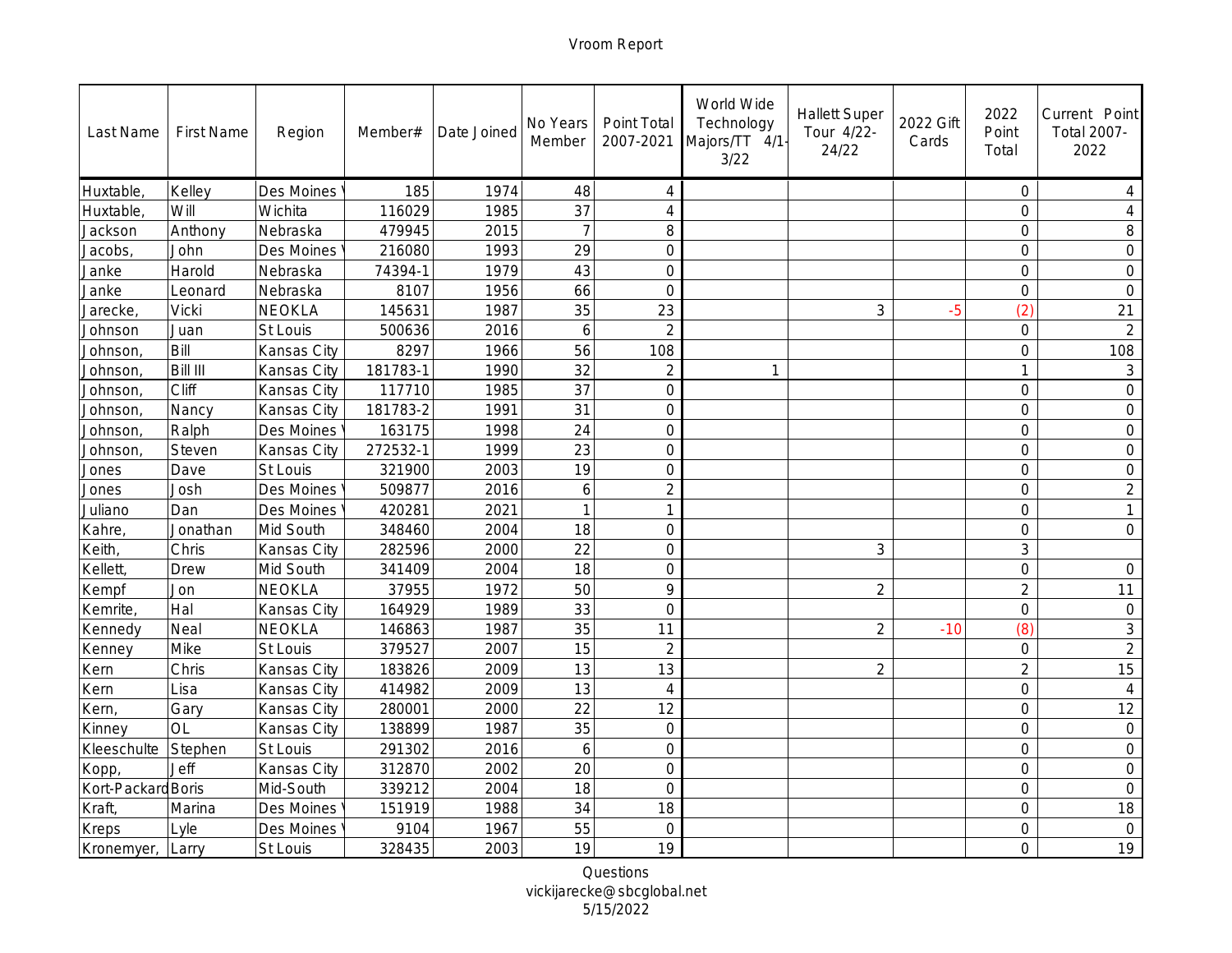| Last Name    | <b>First Name</b> | Region        | Member#  | Date Joined | No Years<br>Member | Point Total<br>2007-2021 | World Wide<br>Technology<br>Majors/TT 4/1<br>3/22 | <b>Hallett Super</b><br>Tour 4/22-<br>24/22 | 2022 Gift<br>Cards | 2022<br>Point<br>Total | Current Point<br>Total 2007-<br>2022 |
|--------------|-------------------|---------------|----------|-------------|--------------------|--------------------------|---------------------------------------------------|---------------------------------------------|--------------------|------------------------|--------------------------------------|
| Kuklin       | Sue               | Nebraska      | 250141   | 1979        | 43                 | $\overline{O}$           |                                                   |                                             |                    | $\circ$                | $\bigcirc$                           |
| Kuklin       | Victor            | Nebraska      | 71804    | 1979        | 43                 | $\overline{O}$           |                                                   |                                             |                    | $\circ$                | $\overline{O}$                       |
| Ladd         | Tyler             | Wichita       | 512613   | 2017        | 5                  | $\overline{2}$           |                                                   |                                             |                    | $\overline{0}$         | $\overline{2}$                       |
| ain          | Charlene          | St Louis      | 432688   | 2011        | 11                 | 5                        |                                                   |                                             |                    | $\overline{0}$         | 5                                    |
| _arson       | Rachel            | St Louis      | 263496-3 | 2014        | 8                  | 24                       | 3                                                 |                                             |                    | 3                      | 27                                   |
| Lauer        | Mike              | Wichita       | 53151    | 2002        | 20                 | $\overline{O}$           |                                                   |                                             |                    | $\overline{0}$         | $\circledcirc$                       |
| aViola,      | Victor            | Kansas City   | 222251   | 1994        | 28                 | $\overline{0}$           |                                                   |                                             |                    | $\overline{0}$         | $\bigcirc$                           |
| _ear         | Luke              | Wichita       | 137291-4 | 2017        | 5                  | 1                        |                                                   |                                             |                    | $\mathbf 0$            | $\mathbf{1}$                         |
| Lindow       | Lisa              | Nebraska      | 438928   | 2012        | 10                 | $\overline{0}$           |                                                   |                                             |                    | $\overline{0}$         | $\overline{0}$                       |
| Lindow       | Ralf              | Nebraska      | 416957   | 2010        | 12                 | $\mathbf 1$              |                                                   |                                             |                    | $\overline{0}$         |                                      |
| Lipsinik,    | Pat               | NEOKLA        | 281426   | 2000        | 22                 | $\overline{O}$           |                                                   |                                             |                    | $\circ$                | $\circ$                              |
| Loerch,      | Kenneth           | St Louis      | 111843   | 1985        | 37                 | $\overline{4}$           | $\overline{2}$                                    |                                             |                    | $\overline{2}$         | 6                                    |
| Logan,       | Bonnie            | Des Moines    | 392353   | 2008        | 14                 | $\overline{4}$           |                                                   |                                             |                    | $\mathbf 0$            | $\overline{4}$                       |
| Logan,       | Ed                | Des Moines    | 179852   | 1990        | 32                 | 3                        |                                                   |                                             |                    | $\circ$                | $\mathfrak{Z}$                       |
| Lynch        | James             | St Louis      | 459340   | 2015        | $\overline{7}$     | 32                       | 3                                                 | $\mathfrak{Z}$                              |                    | 6                      | 38                                   |
| Lynch        | Sandy             | St Louis      | 490583   | 2015        | $\overline{7}$     | 12                       |                                                   |                                             |                    | $\circ$                | 12                                   |
| Lynn         | Jacob             | Wichita       | 473043   | 2014        | 8                  | 3                        |                                                   |                                             |                    | $\overline{0}$         | $\mathfrak{Z}$                       |
| Macewen      | Neil              | St Louis      | 110444   | 1984        | 38                 | 18                       |                                                   |                                             |                    | $\overline{0}$         | 18                                   |
| Maize        | Amanda            | NEOKLA        | 422122   | 2010        | $\overline{12}$    | $\overline{2}$           |                                                   |                                             |                    | $\overline{O}$         | $\overline{2}$                       |
| Maize        | Mike              | NEOKLA        | 422074   | 2010        | 12                 | $\mathbf{1}$             |                                                   |                                             |                    | $\circ$                | $\mathbf{1}$                         |
| Manning,     | Robin             | Mid South     | 71503-2  | 1985        | 37                 | $\mathbf 0$              |                                                   |                                             |                    | $\circ$                | $\mathcal O$                         |
| Manning,     | Weber             | Mid South     | 71503-1  | 1979        | 43                 | $\overline{0}$           |                                                   |                                             |                    | $\mathbf 0$            | $\bigcirc$                           |
| Martin       | Ken               | St Louis      | 467199   | 2014        | 8                  | $\overline{0}$           |                                                   |                                             |                    | $\overline{0}$         | $\bigcirc$                           |
| Martin       | Keri              | St Louis      | 467200   | 2014        | 8                  | $\mathbf 0$              |                                                   |                                             |                    | $\circ$                | $\circ$                              |
| Martin       | Todd              | St Louis      | 373765   | 2006        | 16                 | $\overline{1}$           |                                                   |                                             |                    | $\circ$                | $\mathbf{1}$                         |
| Martin,      | Betty             | <b>NEOKLA</b> | 10353    | 1967        | 55                 | 8                        |                                                   | 3                                           | $-10$              | (7)                    | $\mathbf{1}$                         |
| Martin,      | John              | Nebraska      | 158326   | 1988        | 34                 | 9                        |                                                   |                                             |                    | $\circ$                | $\mathcal{Q}$                        |
| Mathis       | Chuck             | So Illinois   | 180832-1 | 1990        | 32                 | $\overline{O}$           |                                                   |                                             |                    | $\mathsf{O}$           | $\mathbf 0$                          |
| McBride      | Sharon            | Oklahoma      | 58839    | 1976        | 46                 | $\overline{4}$           |                                                   |                                             |                    | $\overline{0}$         | $\sqrt{4}$                           |
| McCreight Jr | William           | Oklahoma      | 375309   | 2006        | 16                 | $\overline{2}$           |                                                   |                                             |                    | $\mathsf O$            | $\overline{2}$                       |
| McDonald     | Kim               | Nebraska      | 388380   | 2008        | 14                 | $\overline{0}$           |                                                   |                                             |                    | $\mathsf O$            | $\overline{0}$                       |
| McDowell     | Ron               | NEOKLA        | 496191   | 2016        | 6                  | $\overline{O}$           |                                                   | $\overline{2}$                              |                    | $\overline{2}$         |                                      |
| McEnhill     | Kevin             | Nebraska      | 485917   | 2015        | $\overline{7}$     | 6                        |                                                   |                                             |                    | $\mathsf O$            | 6                                    |
| McEnhill     | Sara              | Nebraska      | 497612   | 2016        | 6                  | $\mathbf{1}$             |                                                   |                                             |                    | $\overline{O}$         | $\mathbf{1}$                         |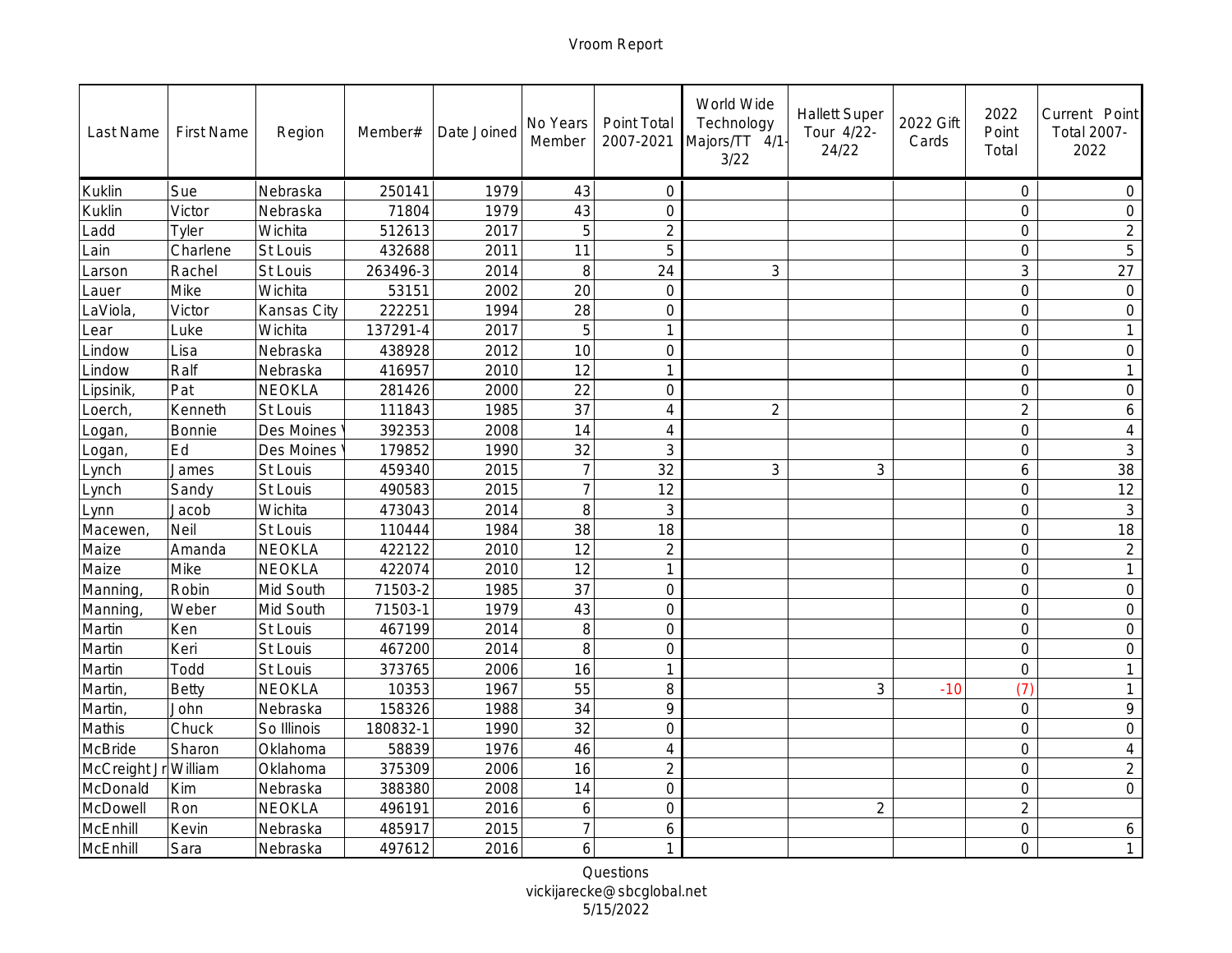| Last Name  | <b>First Name</b> | Region        | Member#  | Date Joined | No Years<br>Member | Point Total<br>2007-2021 | World Wide<br>Technology<br>Majors/TT 4/1-<br>3/22 | <b>Hallett Super</b><br>Tour 4/22-<br>24/22 | 2022 Gift<br>Cards | 2022<br>Point<br>Total | Current Point<br>Total 2007-<br>2022 |
|------------|-------------------|---------------|----------|-------------|--------------------|--------------------------|----------------------------------------------------|---------------------------------------------|--------------------|------------------------|--------------------------------------|
| McGinley,  | Michael           | Kansas City   | 297151   | 2001        | 21                 | $\mathbf 0$              |                                                    |                                             |                    | $\circ$                | $\circ$                              |
| Meyer      | Dan               | St Louis      | 200665   | 2014        | 8                  | $\overline{2}$           | $\overline{2}$                                     |                                             |                    | $\overline{2}$         | $\overline{4}$                       |
| Meyer,     | <b>Brian</b>      | Kansas City   | 234811   | 1995        | 27                 | $\overline{O}$           |                                                    |                                             |                    | $\overline{0}$         | $\overline{0}$                       |
| Miller     | Bill              | Kansas City   | 430782   | 2011        | 11                 | $\overline{O}$           |                                                    |                                             |                    | $\mathsf{O}$           | $\mathbf 0$                          |
| Miller,    | Adam              | Kansas City   | 277789   | 1999        | 23                 | 23                       |                                                    |                                             |                    | $\overline{O}$         | 23                                   |
| Minnich,   | Richard           | Des Moines    | 43789    | 1973        | 49                 | 12                       |                                                    |                                             |                    | $\circ$                | 12                                   |
| Mosakowski | Matthew           | Kansas City   | 463182   | 2013        | 9                  | 16                       |                                                    |                                             |                    | $\mathbf 0$            | 16                                   |
| Moser,     | Gary              | So Illinois   | 65192    | 1978        | 44                 | 14                       |                                                    |                                             |                    | $\circ$                | 14                                   |
| Moylan     | Paul              | Kansas City   | 106801   | 1991        | 31                 | $\overline{2}$           |                                                    |                                             |                    | $\overline{0}$         | $\sqrt{2}$                           |
| Mueller    | Harry             | NEOKLA        | 394537   | 2008        | 14                 | $\overline{0}$           |                                                    |                                             |                    | $\overline{0}$         | $\mathbf 0$                          |
| Murphy     | Matt              | Oklahoma      | 397734   | 2008        | 14                 | $\overline{O}$           |                                                    |                                             |                    | $\circ$                | $\overline{O}$                       |
| Nelson,    | John              | St Louis      | 202294   | 1992        | 30                 | 12                       | $\overline{2}$                                     |                                             |                    | $\overline{2}$         | 14                                   |
| Nelson,    | Phylis            | St Louis      | 268970   | 1992        | 30                 | 11                       | $\overline{2}$                                     |                                             |                    | $\overline{2}$         | 13                                   |
| Nicholson  | Edward            | Kansas City   | 464435   | 2014        | 8                  | $\mathfrak{Z}$           |                                                    |                                             |                    | $\mathsf O$            | $\mathsf 3$                          |
| Noble,     | Lisa              | Kansas        | 17       | 1986        | 36                 | 24                       | $\overline{2}$                                     | $\overline{2}$                              | $-20$              | (16)                   | 8                                    |
| Nowlan,    | Robert            | Kansas        | 176011   | 1989        | 33                 | 14                       |                                                    |                                             |                    | $\circ$                | 14                                   |
| Osborne,   | Mary Ann          | Mid South     | 382554   | 2007        | 15                 | $\overline{0}$           |                                                    |                                             |                    | $\overline{0}$         | $\bigcirc$                           |
| Osborne,   | Ray               | Mid South     | 337429   | 2004        | 18                 | $\overline{O}$           |                                                    |                                             |                    | $\circ$                | $\bigcirc$                           |
| Ownbey     | David             | <b>NEOKLA</b> | 109921   | 1984        | 38                 | $\overline{O}$           |                                                    |                                             |                    | $\overline{0}$         | $\bigcirc$                           |
| Papendick  | Hayden            | Des Moines    | 540583   | 2018        | $\overline{4}$     | 5                        |                                                    |                                             |                    | $\overline{0}$         | 5                                    |
| Parker     | David             | NEOKLA        | 655522   | 2021        | $\mathbf{1}$       | $\mathbf 0$              |                                                    | $\overline{2}$                              |                    | $\overline{2}$         | $\overline{2}$                       |
| Patterson  | Douglas'          | Kansas        | 444065   | 2012        | 10                 | $\overline{0}$           |                                                    |                                             |                    | $\overline{0}$         | $\overline{O}$                       |
| Patterson  | Ken               | Des Moines    | 58523    | 1976        | 46                 | 50                       |                                                    | $\overline{2}$                              |                    | $\overline{2}$         | 52                                   |
| Patterson  | Kevin             | Des Moines    | 231843   | 1986        | 36                 | $\overline{0}$           |                                                    |                                             |                    | $\mathbf 0$            | $\overline{0}$                       |
| Patterson  | Mary              | Des Moines    | 58524    | 1976        | 46                 | 46                       |                                                    | 3                                           |                    | 3                      | 49                                   |
| Pearson,   | Michael           | Kansas City   | 357778   | 2005        | 17                 | 6                        |                                                    |                                             |                    | $\overline{0}$         | $\boldsymbol{6}$                     |
| Penfound   | Taliessin         | Mid South     | 415209   | 2009        | 13                 | $\overline{O}$           |                                                    |                                             |                    | $\circ$                | $\overline{0}$                       |
| Penfound   | Tom               | Mid South     | 428248   | 2011        | 11                 | $\overline{O}$           |                                                    |                                             |                    | $\mathsf{O}$           | $\overline{0}$                       |
| Pesseto    | Adam              | Kansas        | 519571   | 2019        | 3                  | 1                        |                                                    |                                             |                    | $\circ$                | $\mathbf{1}$                         |
| Pfalzgraf  | Erich             | Des Moines    | 440981   | 2012        | 10                 | 6                        |                                                    |                                             |                    | $\overline{O}$         | $\boldsymbol{6}$                     |
| Pfautz,    | Keith             | NEOKLA        | 242758-1 | 1996        | 26                 | 10                       |                                                    | $\overline{2}$                              | $-10$              | (8)                    | $\overline{2}$                       |
| Pfourde    | Ryan              | Wichita       | 457456   | 2013        | 9                  | $\overline{2}$           |                                                    |                                             |                    | $\overline{O}$         | $\sqrt{2}$                           |
| Pim,       | Eva               | NEOKLA        | 284485   | 1990        | 32                 | 5                        |                                                    | $\overline{2}$                              | $-5$               | (3)                    | $\overline{2}$                       |
| Prather,   | Jesse             | Kansas        | 275882-1 | 1999        | 23                 | $\overline{O}$           |                                                    |                                             |                    | $\Omega$               | $\overline{O}$                       |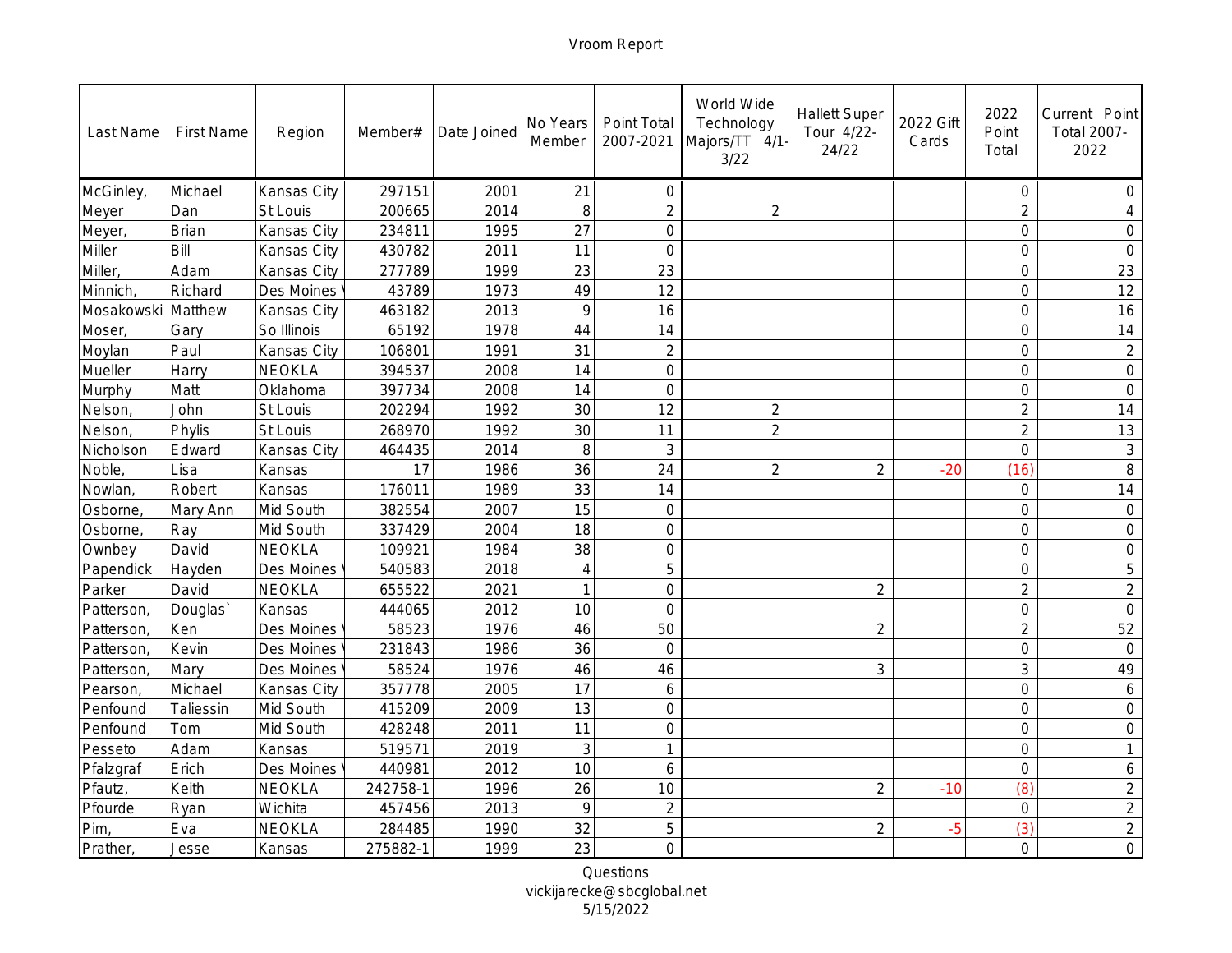| Last Name  | <b>First Name</b> | Region         | Member#  | Date Joined | No Years<br>Member | Point Total<br>2007-2021 | World Wide<br>Technology<br>Majors/TT 4/1-<br>3/22 | <b>Hallett Super</b><br>Tour 4/22-<br>24/22 | 2022 Gift<br>Cards | 2022<br>Point<br>Total | Current Point<br>Total 2007-<br>2022 |
|------------|-------------------|----------------|----------|-------------|--------------------|--------------------------|----------------------------------------------------|---------------------------------------------|--------------------|------------------------|--------------------------------------|
| Prather,   | Kathy             | Kansas         | 281324   | 1987        | 35                 | 11                       |                                                    | $\overline{2}$                              |                    | $\overline{2}$         | 13                                   |
| Prather,   | Kent              | Kansas         | 78161    | 1980        | 42                 | 19                       |                                                    |                                             |                    | $\mathsf{O}$           | 19                                   |
| Pratt,     | Nancy             | Des Moines     | 273526   | 1991        | 31                 | 5                        |                                                    |                                             |                    | $\mathsf{O}$           | 5                                    |
| Preston    | Casey Jo          | Kansas         | 352261   | 2005        | 17                 | 6                        | $\overline{2}$                                     | $\overline{2}$                              |                    | $\overline{4}$         | 10                                   |
| Prill,     | Eric              | Kansas         | 207384   | 1985        | 37                 | $\overline{O}$           |                                                    |                                             |                    | $\mathcal{O}$          | $\circledcirc$                       |
| Prokopf    | Michelle          | So Illinois    | 153913   | 1988        | 34                 | $\overline{O}$           |                                                    |                                             |                    | $\overline{0}$         | $\sqrt{a}$                           |
| Prokopf,   | Bryon             | Southern Illin | 322859   | 1993        | 29                 | 11                       |                                                    |                                             |                    | $\overline{0}$         | 11                                   |
| Prokopf,   | David             | So Illinois    | 164878-1 | 1989        | 33                 | 6                        |                                                    |                                             |                    | $\mathbf 0$            | $\boldsymbol{6}$                     |
| Prokopf,   | Diane             | So Illinois    | 164878-2 | 1993        | 29                 | $\overline{O}$           |                                                    |                                             |                    | $\overline{0}$         | $\overline{O}$                       |
| Pyeatt     | Jon               | NEOKLA         | 352020   | 2005        | 17                 | 8                        |                                                    |                                             |                    | $\overline{0}$         | 8                                    |
| Ragan      | Chris             | Kansas City    | 490952   | 2015        | $\overline{7}$     | 24                       |                                                    | $\overline{2}$                              |                    | $\overline{2}$         | 26                                   |
| Ragan,     | Kenny             | Kansas City    | 142334   | 1987        | 35                 | 101                      |                                                    | $\overline{2}$                              |                    | $\overline{2}$         | 103                                  |
| Reynolds   | Ron               | Kansas City    | 107982   | 1984        | 38                 | $\circ$                  |                                                    |                                             |                    | $\mathbf 0$            | $\circ$                              |
| Richardson | Susan             | Mid-South      | 280136   | 2000        | 22                 | 15                       |                                                    |                                             |                    | $\overline{0}$         | 15                                   |
| Richardson | Jim               | Mid South      | 135902   | 1987        | 35                 | 28                       | 3                                                  | $\overline{2}$                              | $-25$              | (20)                   | $\,8\,$                              |
| Rick,      | Jan               | St Louis       | 270301   | 1999        | 23                 | $\circ$                  |                                                    |                                             |                    | $\circ$                | $\bigcirc$                           |
| Riester    | Chris             | Des Moines     | 451819   | 2013        | 9                  | $\overline{0}$           |                                                    |                                             |                    | $\overline{0}$         | $\mathbf 0$                          |
| Ritter,    | Kyle              | Kansas City    | 193222   | 1991        | 31                 | $\overline{0}$           |                                                    |                                             |                    | $\overline{O}$         | $\bigcirc$                           |
| Ritter,    | Stacey            | Kansas City    | 329466   | 2003        | 19                 | $\overline{O}$           |                                                    |                                             |                    | $\overline{O}$         | $\overline{O}$                       |
| Roberts    | <b>Steve</b>      | Kansas City    | 61143    | 1977        | 45                 | $\overline{2}$           |                                                    |                                             |                    | $\circ$                | $\overline{2}$                       |
| Roberts,   | Guy               | Wichita        | 342482   | 2004        | 18                 | $\mathbf 0$              |                                                    |                                             |                    | $\circ$                | $\circ$                              |
| Ross,      | Mark              | Nebraska       | 165582   | 1989        | 33                 | $\overline{2}$           |                                                    |                                             |                    | $\mathbf 0$            | $\overline{2}$                       |
| Rost,      | Duane             | Des Moines     | 85       | 1963        | 59                 | $\overline{0}$           |                                                    |                                             |                    | $\overline{0}$         | $\mathcal O$                         |
| Roth       | Howard            | Des Moines     | 172543-1 | 1989        | 33                 | $\mathbf 0$              |                                                    |                                             |                    | $\circ$                | $\circ$                              |
| Roth       | Robin             | Des Moines     | 172543-2 | 1992        | 30                 | $\overline{0}$           |                                                    |                                             |                    | $\circ$                | $\circ$                              |
| Rudder     | Jude              | So Illinois    | 225882   | 1994        | 28                 | $\overline{O}$           |                                                    |                                             |                    | $\overline{0}$         | $\overline{0}$                       |
| Russell    | Mitch             | NEOKLA         | 447675   | 2012        | 10                 | $\overline{4}$           |                                                    |                                             |                    | $\circ$                | $\overline{4}$                       |
| Russo,     | Carla             | St Louis       | 325968   | 2003        | 19                 | $\overline{7}$           |                                                    |                                             |                    | $\mathsf{O}$           | $\overline{7}$                       |
| Safranek,  | Frank             | Nebraska       | 172523   | 1989        | 33                 | 10                       |                                                    |                                             |                    | $\overline{0}$         | 10                                   |
| Safranek,  | Frank             | Nebraska       | 172523   | 1989        | 33                 | $\circ$                  |                                                    |                                             |                    | $\mathsf O$            | $\circ$                              |
| Sandusky   | Patrick           | Des Moines     | 532437   | 2018        | $\overline{4}$     | 11                       |                                                    |                                             |                    | $\overline{O}$         | 11                                   |
| Saucier,   | Sandra            | Oklahoma       | 21151    | 2013        | 9                  | $\overline{2}$           |                                                    |                                             |                    | $\overline{0}$         | $\overline{2}$                       |
| Scheller   | Gregg             | St Louis       | 504281   | 2016        | 6                  | 1                        |                                                    |                                             |                    | $\mathbf 0$            | $\mathbf{1}$                         |
| Schmidt    | Scott             | Kansas City    | 317142   | 2019        | 3                  | 6                        |                                                    |                                             |                    | $\overline{O}$         | 6                                    |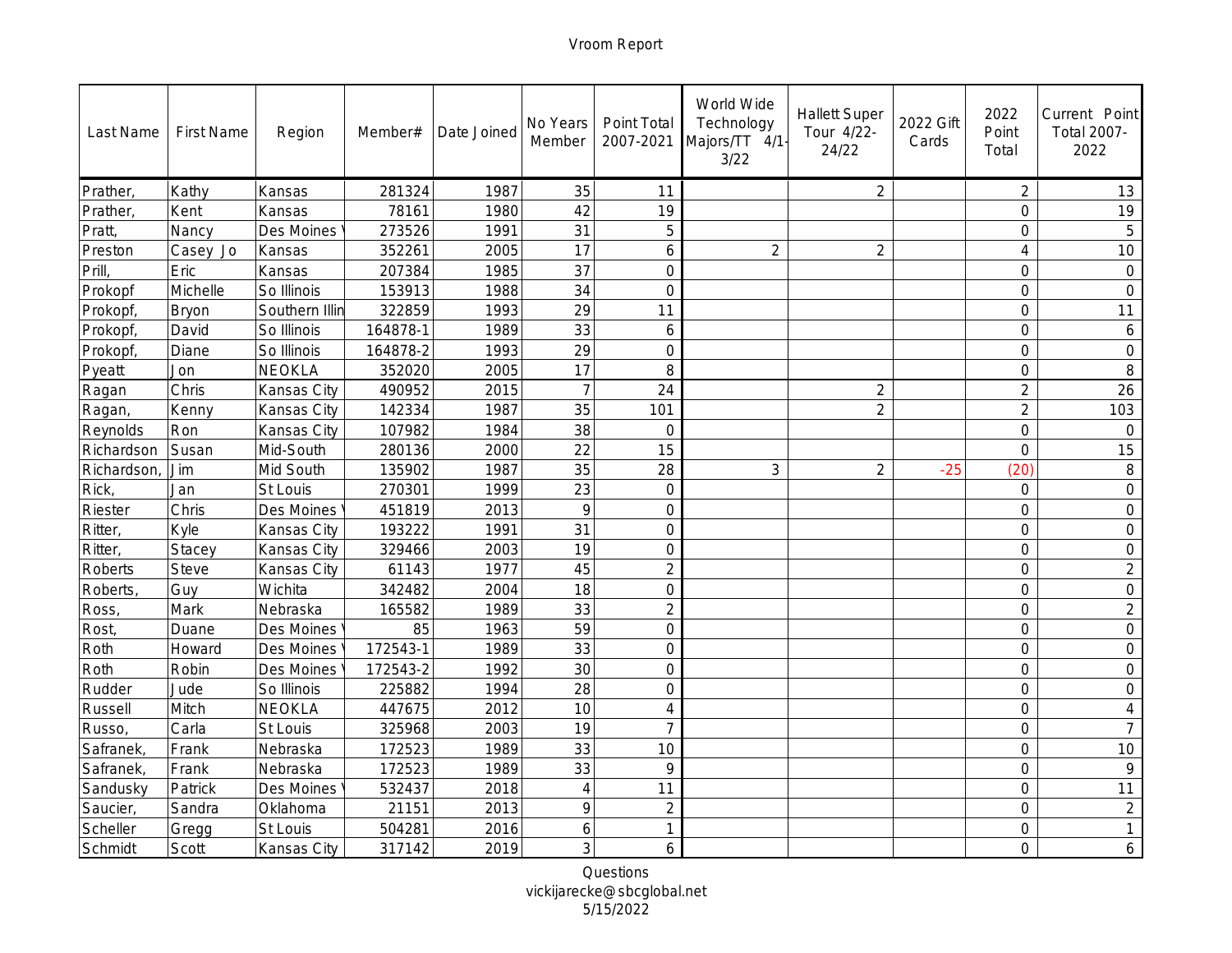| Last Name      | <b>First Name</b> | Region      | Member#  | Date Joined | No Years<br>Member | Point Total<br>2007-2021 | World Wide<br>Technology<br>Majors/TT 4/1<br>3/22 | <b>Hallett Super</b><br>Tour 4/22-<br>24/22 | 2022 Gift<br>Cards | 2022<br>Point<br>Total | Current Point<br>Total 2007-<br>2022 |
|----------------|-------------------|-------------|----------|-------------|--------------------|--------------------------|---------------------------------------------------|---------------------------------------------|--------------------|------------------------|--------------------------------------|
| Schmidt,       | Steven            | Kansas City | 106075   | 1984        | 38                 | $\overline{O}$           |                                                   |                                             |                    | $\circ$                | $\circ$                              |
| Schniederme    | Andy              | St Louis    | 481515   | 2015        | $\overline{7}$     | 3                        |                                                   |                                             |                    | $\circ$                | $\mathfrak{Z}$                       |
| <b>Schweid</b> | Jeff              | Nebraska    | 56070    | 1976        | 46                 | 16                       |                                                   |                                             |                    | $\overline{0}$         | 16                                   |
| Sharp          | Jean              | Des Moines  | 14860    | 1966        | 56                 | 6                        |                                                   |                                             |                    | $\overline{0}$         | 6                                    |
| Sharp          | Ron               | Des Moines  | 14864    | 1963        | 59                 | 4                        |                                                   |                                             |                    | $\mathbf 0$            | $\overline{4}$                       |
| Shaw,          | Monica            | Des Moines  | 255600   | 1991        | 31                 | 46                       |                                                   | $\mathfrak{Z}$                              |                    | $\mathsf 3$            | 49                                   |
| Shaw,          | Ron               | Des Moines  | 198830   | 1991        | 31                 | 36                       |                                                   | $\overline{2}$                              |                    | $\overline{2}$         | 38                                   |
| Sherman,       | Gilbert           | Nebraska    | 249361   | 1997        | 25                 | 24                       |                                                   |                                             |                    | $\mathbf 0$            | 24                                   |
| Sherman,       | Paul              | Wichita     | 283871   | 2000        | $\overline{22}$    | $\mathbf{1}$             |                                                   |                                             |                    | $\overline{0}$         |                                      |
| <b>Sisk</b>    | <b>Rick</b>       | St Louis    | 416882   | 2010        | 12                 | 5                        |                                                   |                                             |                    | $\overline{0}$         | 5                                    |
| Slotten        | Steve             | St Louis    | 357668   | 2005        | 17                 | 18                       | $\overline{2}$                                    |                                             |                    | $\overline{2}$         | 20                                   |
| Smith          | Sharlene          | Kansas City | 135295   | 1987        | 35                 | $\overline{O}$           |                                                   |                                             |                    | $\mathcal{O}$          | $\overline{O}$                       |
| Smith,         | Ed                | St Louis    | 19638    | 1970        | 52                 | $\,8\,$                  | $\overline{2}$                                    |                                             |                    | $\overline{2}$         | 10                                   |
| Snyder,        | Chelsea           | Kansas City | 262483   | 1998        | 24                 | 13                       |                                                   |                                             |                    | $\mathsf O$            | 13                                   |
| Snyder,        | Ken               | Kansas City | 232604   | 1995        | 27                 | 45                       |                                                   |                                             |                    | $\overline{0}$         | 45                                   |
| Sorich         | Peter             | Kansas City | 504592   | 2016        | 6                  | $\overline{2}$           |                                                   |                                             |                    | $\mathsf{O}$           | $\overline{2}$                       |
| Souers         | Kevin             | St Louis    | 446756   | 2012        | 10                 | 1                        |                                                   |                                             |                    | $\overline{0}$         | $\mathbf{1}$                         |
| Spellerberg    | Willaim           | St Louis    | 132806   | 1986        | 36                 | $\circ$                  |                                                   |                                             |                    | $\overline{O}$         | $\mathcal{Q}$                        |
| Stephens       | Kelsey            | St Louis    | 524711   | 2017        | 5                  | $\overline{0}$           | $\overline{2}$                                    |                                             |                    | $\overline{2}$         | $\overline{2}$                       |
| Stopka         | Daniel            | St Louis    | 409012   | 2009        | 13                 | $\overline{2}$           |                                                   |                                             |                    | $\mathbf 0$            | $\overline{2}$                       |
| <b>Storck</b>  | Kurt              | St Louis    | 477259   | 2014        | 8                  | 6                        |                                                   |                                             |                    | $\mathbf 0$            | $\boldsymbol{6}$                     |
| Stowers        | James             | NEOKLA      | 391060   | 2008        | 14                 | $\overline{7}$           |                                                   | $\mathfrak{Z}$                              | $-10$              | (7)                    | $\bigcirc$                           |
| Strattan,      | Robert            | NEOKLA      | 15914    | 1964        | 58                 | 18                       |                                                   | 3                                           | $-18$              | (15)                   | $\mathsf 3$                          |
| Strattan,      | Vada              | NEOKLA      | 64115    | 1977        | 45                 | 12                       |                                                   | 3                                           | $-12$              | (9)                    | $\mathfrak{Z}$                       |
| Stream         | Bob               | Des Moines  | 124619   | 1986        | 36                 | $\overline{0}$           |                                                   |                                             |                    | $\overline{0}$         | $\circ$                              |
| Struve,        | Diane             | Des Moines  | 160060   | 1988        | 34                 | 3                        |                                                   |                                             |                    | $\overline{0}$         | 3                                    |
| Struve,        | <b>Dick</b>       | Des Moines  | 149735   | 1988        | 34                 | 105                      |                                                   |                                             |                    | $\mathsf{O}$           | 105                                  |
| Stueve         | Claudine          | Kansas      | 439939   | 2012        | 10                 | 5                        |                                                   |                                             |                    | $\mathsf{O}$           | 5                                    |
| Swartz         | <b>Steve</b>      | Wichita     | 424572   | 2010        | 12                 | $\overline{O}$           |                                                   |                                             |                    | $\overline{0}$         | $\Omega$                             |
| Szostak,       | Joe               | Mid South   | 222762   | 1994        | 28                 | 7                        |                                                   |                                             |                    | $\mathsf O$            | 7                                    |
| Talbot,        | Erik              | Des Moines  | 170030-1 | 1989        | 33                 | $\overline{4}$           |                                                   |                                             |                    | $\overline{O}$         | $\overline{4}$                       |
| Talbot,        | Kathy             | Des Moines  | 170030-2 | 1989        | 33                 | $\overline{4}$           |                                                   |                                             |                    | $\overline{0}$         | $\overline{4}$                       |
| Taylor         | <b>Rick</b>       | Kansas      | 286502   | 2000        | 22                 | 17                       |                                                   |                                             |                    | $\mathcal{O}$          | 17                                   |
| Terhune        | Colton            | NEOKLA      | 443058   | 2010        | 12                 | $\overline{7}$           |                                                   |                                             |                    | $\overline{O}$         | $\overline{7}$                       |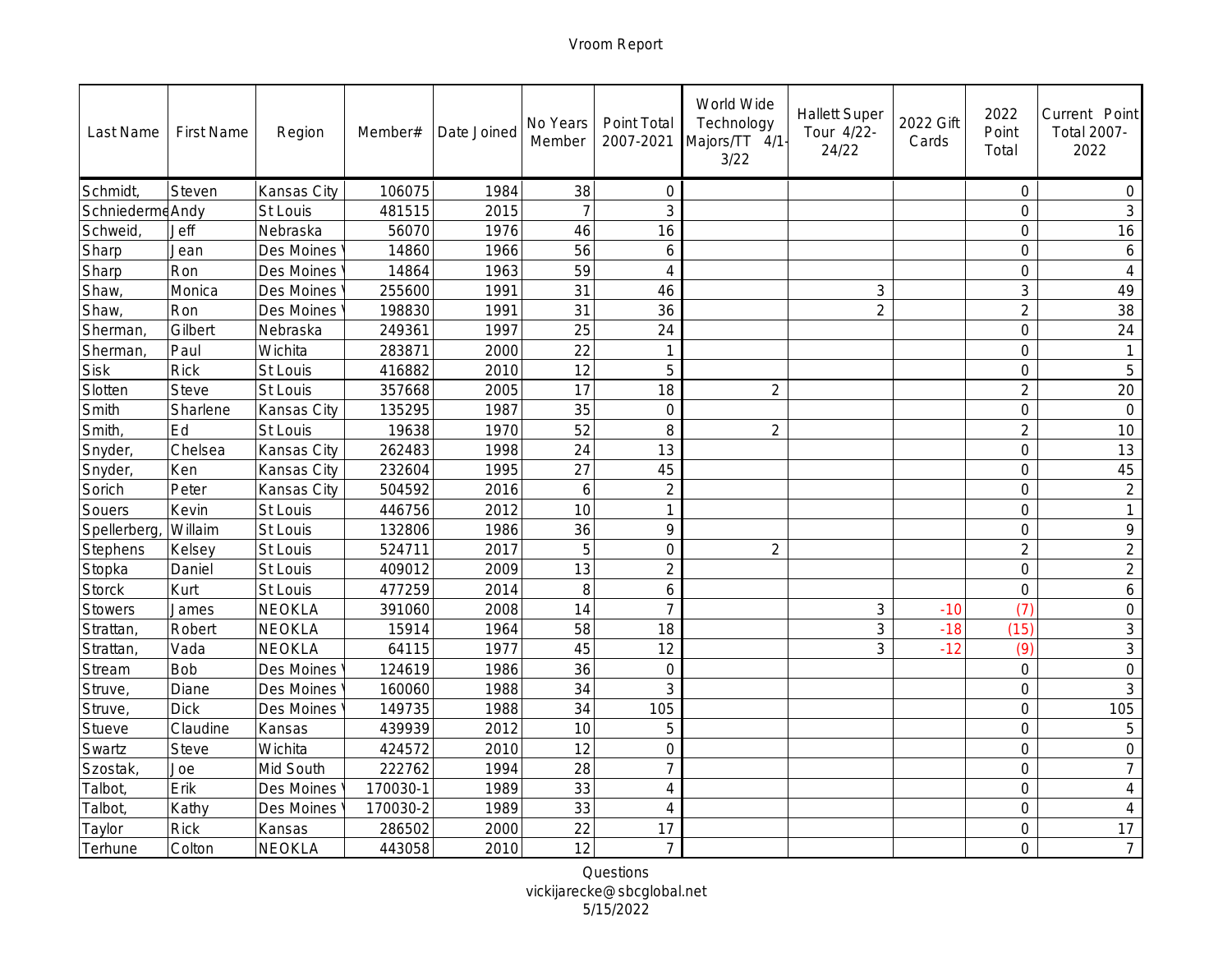| Last Name      | <b>First Name</b> | Region        | Member#  | Date Joined | No Years<br>Member | Point Total<br>2007-2021 | World Wide<br>Technology<br>Majors/TT 4/1-<br>3/22 | <b>Hallett Super</b><br>Tour 4/22-<br>24/22 | 2022 Gift<br>Cards | 2022<br>Point<br>Total | Current Point<br>Total 2007-<br>2022 |
|----------------|-------------------|---------------|----------|-------------|--------------------|--------------------------|----------------------------------------------------|---------------------------------------------|--------------------|------------------------|--------------------------------------|
| Terhune        | Jennifer          | NEOKLA        | 533952   | 2018        | $\overline{4}$     | $\overline{1}$           |                                                    |                                             |                    | $\circ$                | -1                                   |
| Thompson,      | Bob               | Kansas City   | 275880   | 1999        | 23                 | $\overline{O}$           |                                                    |                                             |                    | $\circ$                | $\overline{O}$                       |
| Timmons        | Amy               | Wichita       | 101062-2 | 1993        | 29                 | 15                       | $\ensuremath{\mathsf{3}}$                          | $\overline{2}$                              |                    | 5                      | 20                                   |
| Timmons        | Andrew            | Wichita       | 101062-1 | 1983        | 39                 | $\overline{0}$           | 3                                                  | $\overline{2}$                              |                    | 5                      | 5                                    |
| <b>Timmons</b> | Charles           | Wichita       | 287370   | 2000        | 22                 | 19                       |                                                    | $\overline{2}$                              |                    | $\overline{2}$         | 21                                   |
| Timmons.       | Linda             | Wichita       | 287371   | 2000        | 22                 | 10                       |                                                    |                                             |                    | $\mathbf 0$            | 10                                   |
| Timmons        | Preston           | Wichita       | 101062_4 | 2003        | 19                 | $\overline{0}$           |                                                    |                                             |                    | $\overline{0}$         | $\bigcirc$                           |
| Tobey          | Jennifer          | St Louis      | 492312   | 2015        | $\overline{7}$     | 6                        |                                                    |                                             |                    | $\mathbf 0$            | 6                                    |
| Toews          | Blake             | Wichita       | 519744   | 2017        | 5                  | $\overline{4}$           |                                                    |                                             |                    | $\overline{0}$         | $\overline{4}$                       |
| Tollison       | Jason             | NEOKLA        | 485600   | 2015        |                    | $\overline{2}$           |                                                    |                                             |                    | $\overline{0}$         | $\overline{2}$                       |
| Townsend       | Kyle              | NEOKLA        | 443057   | 2012        | 10                 | 6                        |                                                    | $\overline{2}$                              |                    | $\overline{2}$         | 8                                    |
| Trier,         | Michael           | Des Moines    | 168611   | 1989        | 33                 | 8                        |                                                    |                                             |                    | $\mathcal{O}$          | 8                                    |
| Tryson,        | Daryl             | St Louis      | 70129    | 1978        | 44                 | 24                       | $\overline{2}$                                     |                                             |                    | $\overline{2}$         | 26                                   |
| Utterback      | Jeremy            | Kansas City   | 402329   | 2008        | 14                 | $\,8\,$                  |                                                    |                                             |                    | $\circ$                | $\, 8$                               |
| Van Den Hur    | Derrick           | St Louis      | 631908   | 2020        | $\overline{2}$     | $\overline{2}$           |                                                    |                                             |                    | $\overline{0}$         | $\overline{2}$                       |
| Vierhout       | Robbie            | Des Moines    | 488765   | 2018        | $\overline{A}$     | 1                        |                                                    |                                             |                    | $\circ$                | $\mathbf{1}$                         |
| Vincent        | Elizabeth         | Kansas City   | 418525   | 2010        | 12                 | $\overline{0}$           |                                                    |                                             |                    | $\overline{0}$         | $\mathbf 0$                          |
| vonHatten      | Eileen            | St Louis      | 48714-2  | 1997        | 25                 | $\overline{4}$           |                                                    |                                             |                    | $\overline{0}$         | $\overline{4}$                       |
| vonHatten      | Rose              | St Louis      | 48714-4  | 1997        | $\overline{25}$    | $\overline{2}$           |                                                    |                                             |                    | $\overline{O}$         | $\overline{2}$                       |
| vonHatten,     | Tom               | St Louis      | 48714-1  | 1974        | 48                 | $\circ$                  |                                                    |                                             |                    | $\circ$                | $\mathcal{Q}$                        |
| Votipka        | Clarissa          | Kansas City   | 548991   | 2019        | 3                  | $\overline{2}$           |                                                    |                                             |                    | $\circ$                | $\overline{2}$                       |
| Votipka        | Erik              | Kansas City   | 548960   | 2019        | 3                  | $\overline{2}$           |                                                    |                                             |                    | $\mathbf 0$            | $\overline{2}$                       |
| Waldbaum       | John              | Nebraska      | 296016   | 2001        | 21                 | $\overline{0}$           |                                                    |                                             |                    | $\overline{0}$         | $\mathcal O$                         |
| Waldbaum       | Natha             | Nebraska      | 296015   | 2001        | 21                 | $\overline{0}$           |                                                    |                                             |                    | $\circ$                | $\overline{O}$                       |
| Walker         | Doug              | Des Moines    | 63615    | 1977        | 45                 | 16                       |                                                    |                                             |                    | $\circ$                | 16                                   |
| Walker         | Justin            | Kansas City   | 426338   | 2010        | 12                 | 8                        | $\overline{2}$                                     |                                             |                    | $\overline{2}$         | 10                                   |
| Walker         | Michelle          | Des Moines    | 63615-2  | 1988        | 34                 | 16                       |                                                    |                                             |                    | $\mathbf 0$            | 16                                   |
| Walker,        | Adam              | Des Moines    | 360051   | 1988        | 34                 | 6                        |                                                    |                                             |                    | $\mathsf{O}$           | $\boldsymbol{6}$                     |
| Walker,        | George            | <b>NEOKLA</b> | 335170   | 2003        | 19                 | $\overline{2}$           |                                                    |                                             |                    | $\overline{0}$         | $\overline{2}$                       |
| Walker,        | Mark              | Nebraska      | 157542   | 1988        | 34                 | 5                        |                                                    |                                             |                    | $\mathsf O$            | 5                                    |
| Watney         | Guy               | Kansas City   | 232601   | 2009        | 13                 | $\overline{0}$           |                                                    |                                             |                    | $\overline{O}$         | $\mathsf O$                          |
| Weber,         | Mark              | St Louis      | 19811    | 1970        | 52                 | $\overline{O}$           |                                                    |                                             |                    | $\overline{0}$         | $\overline{O}$                       |
| West,          | Chris             | Mid South     | 284674   | 2011        | 11                 | $\circ$                  |                                                    |                                             |                    | $\mathbf 0$            | $\mathbf 0$                          |
| West,          | Michael           | Mid-South     | 50333    | 1974        | 48                 | 23                       | 3                                                  | 3                                           |                    | 6                      | 29                                   |